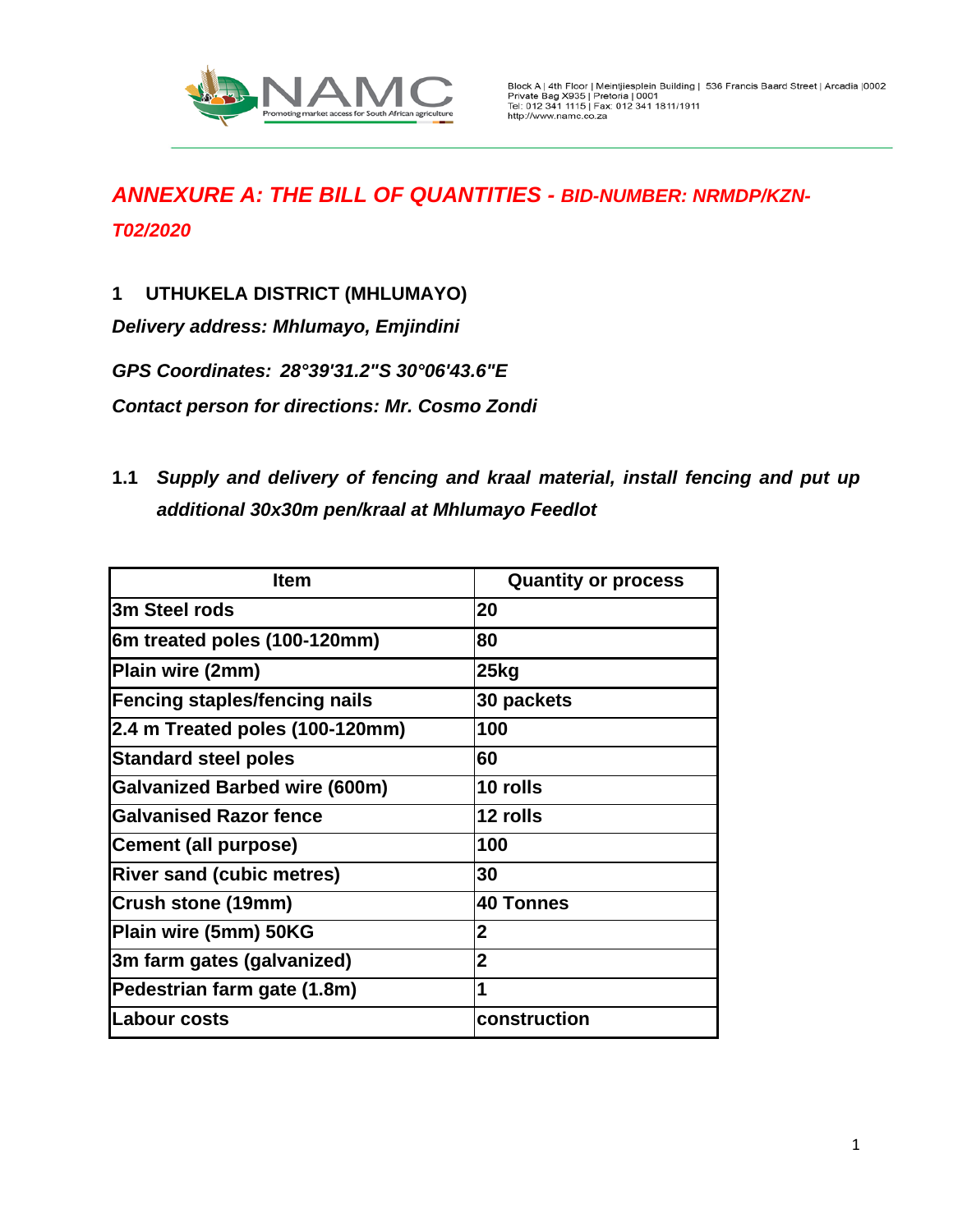

**2 UMZINYATHI DISTRICT**

*Delivery address: Gunjana Village (Msinga)*

*GPS Coordinates: 28°38'31.3"S 30°20'33.6"E*

*Contact person for directions: Mr. Hloniphani Dlamini*

| <b>Items</b>                        | <b>Size</b>                    | <b>Quantities</b> |
|-------------------------------------|--------------------------------|-------------------|
| 2.4 m treated poles                 | 100-120mm                      | 300               |
| 6m treated poles                    | 75-100mm                       | 80                |
| Steel I-Beams (130mm)               | 6m                             | 25                |
| 76 X 75 Square tubes (2mm<br>thick) | 6m                             | 25                |
| 10 X 50 lip channel                 | 9m                             | 72                |
| 50 steel round pipe (2mm<br>thick)  | 6m                             | 22                |
| 32 X32 square cube (2mm<br>thick)   | 6 <sub>m</sub>                 | 10                |
| IBR Sheets (0.4)                    | 3.6 <sub>m</sub>               | 160               |
| <b>Mounting and binding</b>         |                                |                   |
| material                            |                                |                   |
| Steel rods                          | 12mm(6m)                       | 40                |
| Cement (All purpose)                | 50 <sub>kg</sub>               | 350               |
| <b>Plain Wire</b>                   | 75mm X 50 kg                   | 5                 |
| <b>Plain Wire</b>                   | 100mm X 50 kg                  | $\overline{2}$    |
| <b>River sand</b>                   | Cubes                          | 90                |
| Crush stone                         | Cubes                          | 75                |
| Crusher dust                        | Cubes                          | 30                |
| Drinking troughs                    | 3m                             | 5                 |
| Welded mash                         | 3.6 X m (wide) 120<br>(length) |                   |
| Gutters (galvanised)                |                                | 120 m             |
| Horizontal tanks                    | 2 500L                         | 2                 |

#### **2.1** *Supply and delivery of construction material at Msinga (Gunjana) CFP*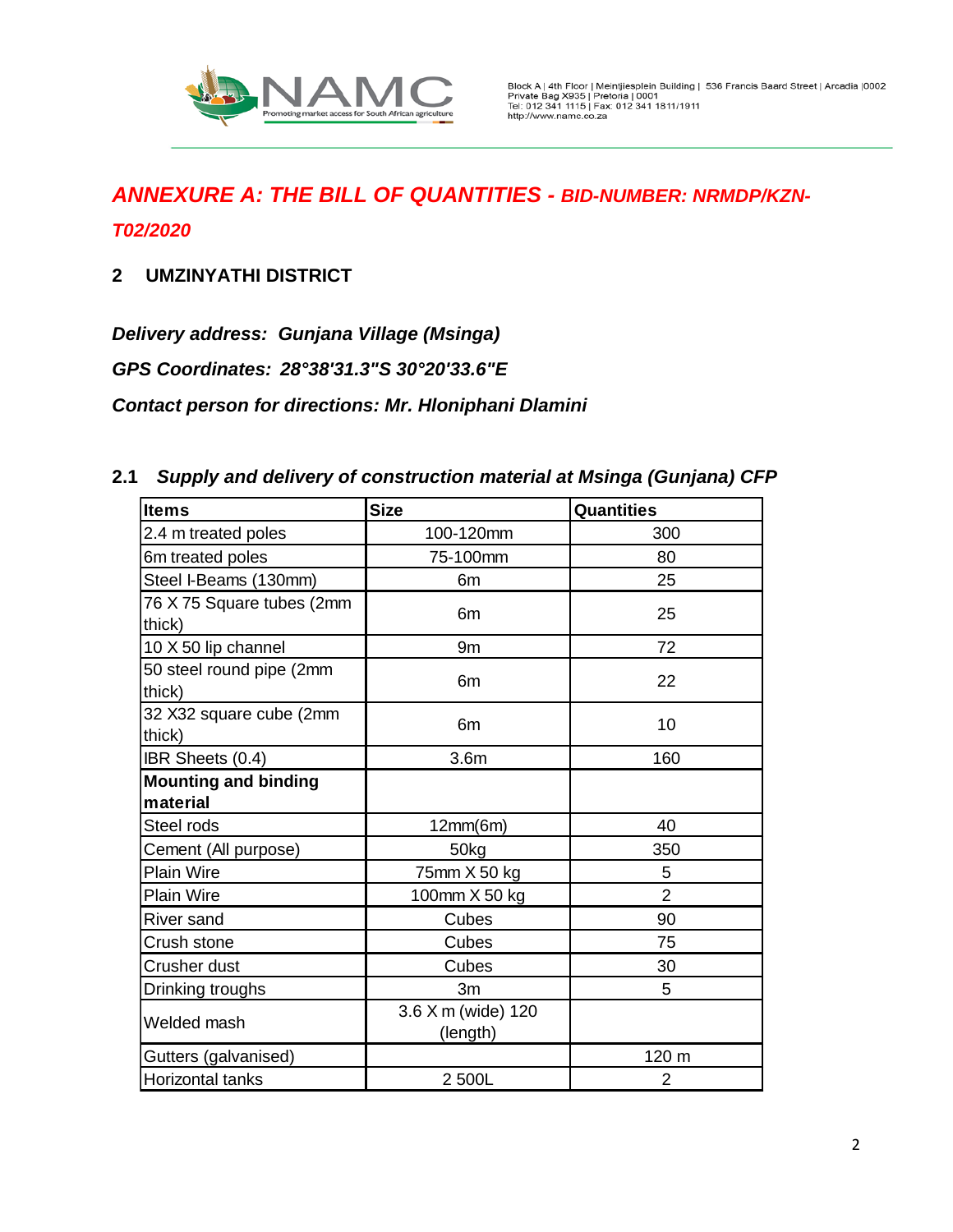

#### *T02/2020*

#### **2.2** *Construction of the Msinga (Gunjana) kraal as per the specification below:*

| Item                 | <b>Size</b>                              | <b>Description</b>                              |
|----------------------|------------------------------------------|-------------------------------------------------|
| Concrete floor       | 120 X 3.6                                | Excavate 100mm X 120m trench, fit mesh wire     |
|                      |                                          | Dig a 60 mm trench for poles, 3m between        |
| Roofing              | 3m X 120 M                               | poles, fit iron sheets with roofing screws      |
|                      |                                          | maintain an even distance between poles         |
|                      |                                          | 4 lines of cable wire, 3m spacing of poles cast |
| Kraal construction   | 4 pens of 30M X 60M,                     | in concrete, fit gates between pens and at the  |
|                      |                                          | bottom of each pen into passage                 |
| Fitting of gutters   | 120M                                     | Fit gutters and connect to horizontal tanks     |
|                      |                                          | construct a 90m X 3M passage with poles and     |
| Receiving /isolation | 90 m long passage, 30                    | cable wire, 30 X 30 pen with poles, fit neck    |
| pen, loading ramp,   | X 30 isolation/                          | clamp at the end of the crush pen, set a base   |
| crush pen and kraal  | receiving pen, 30 m                      | for the scale. Construct a 2 sized loading ramp |
| passage              | long cattle crush pen                    | (trucks and bakkies).                           |
|                      |                                          |                                                 |
|                      | fit troughs on the aprons and connect to |                                                 |
| Drinking troughs     | 3m long                                  | water sources                                   |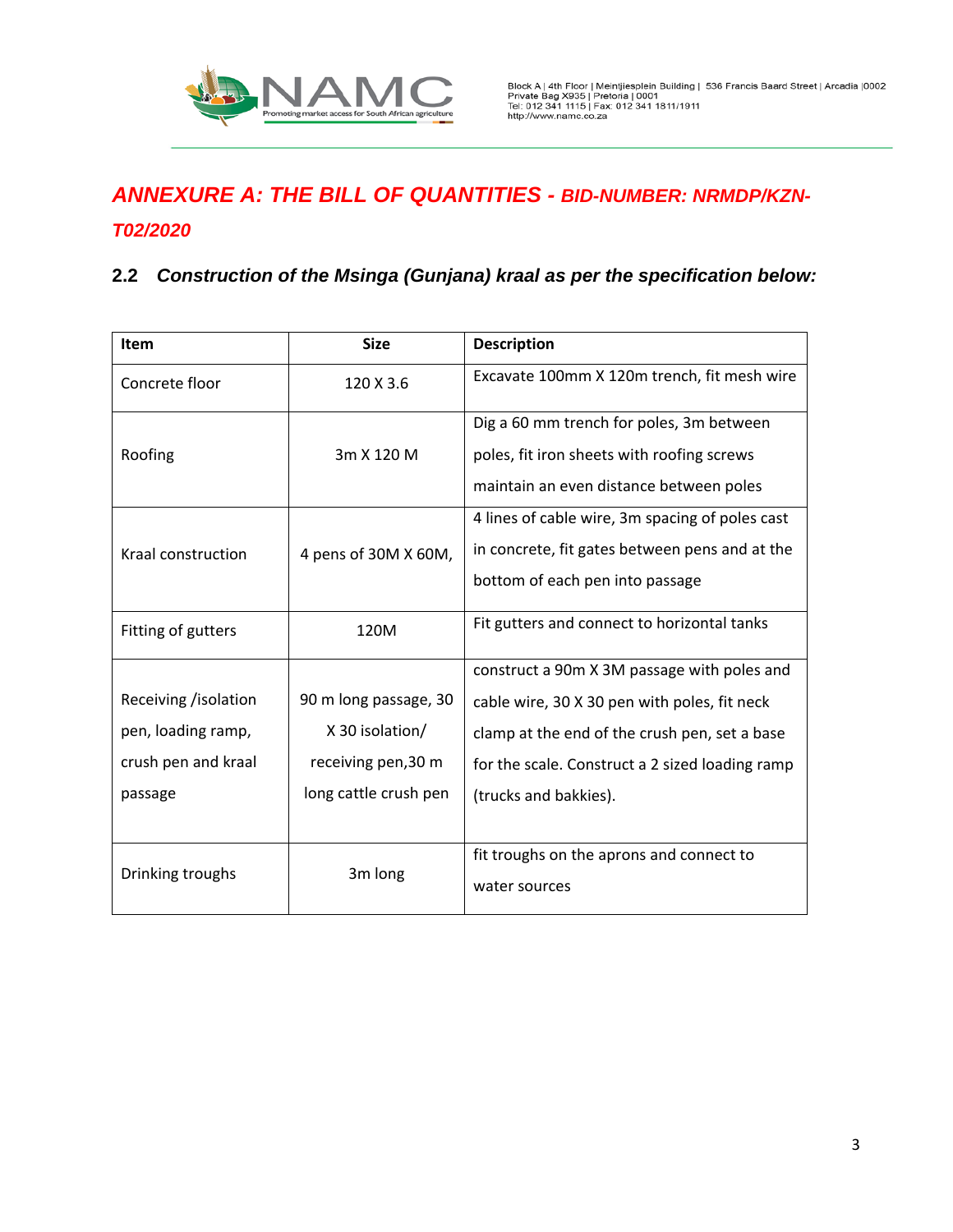

#### *T02/2020*

**2.3** *Supply and delivery steel converted container mobile office at Msinga (Gunjana) CFP*

#### **12m converted Office container: 12,05 m (L) x 2,44m (W) x 2,59, (H) 2nd hand steel container**

- 4x standard CH2 steel windows (1022 mm x 950mm) fitted with burglar bars
- 2x steel doors
- 1x steel partition
- Painting: interior and exterior
- Electric: 2 x fluorescent lights, DB fitted with 3 plugs
- Air-conditioning

#### **2.4** *Supply and delivery 12 m steel storage container at Msinga (Gunjana) CFP*

- 12 m long steel container
- Painting: interior and exterior
- Lockable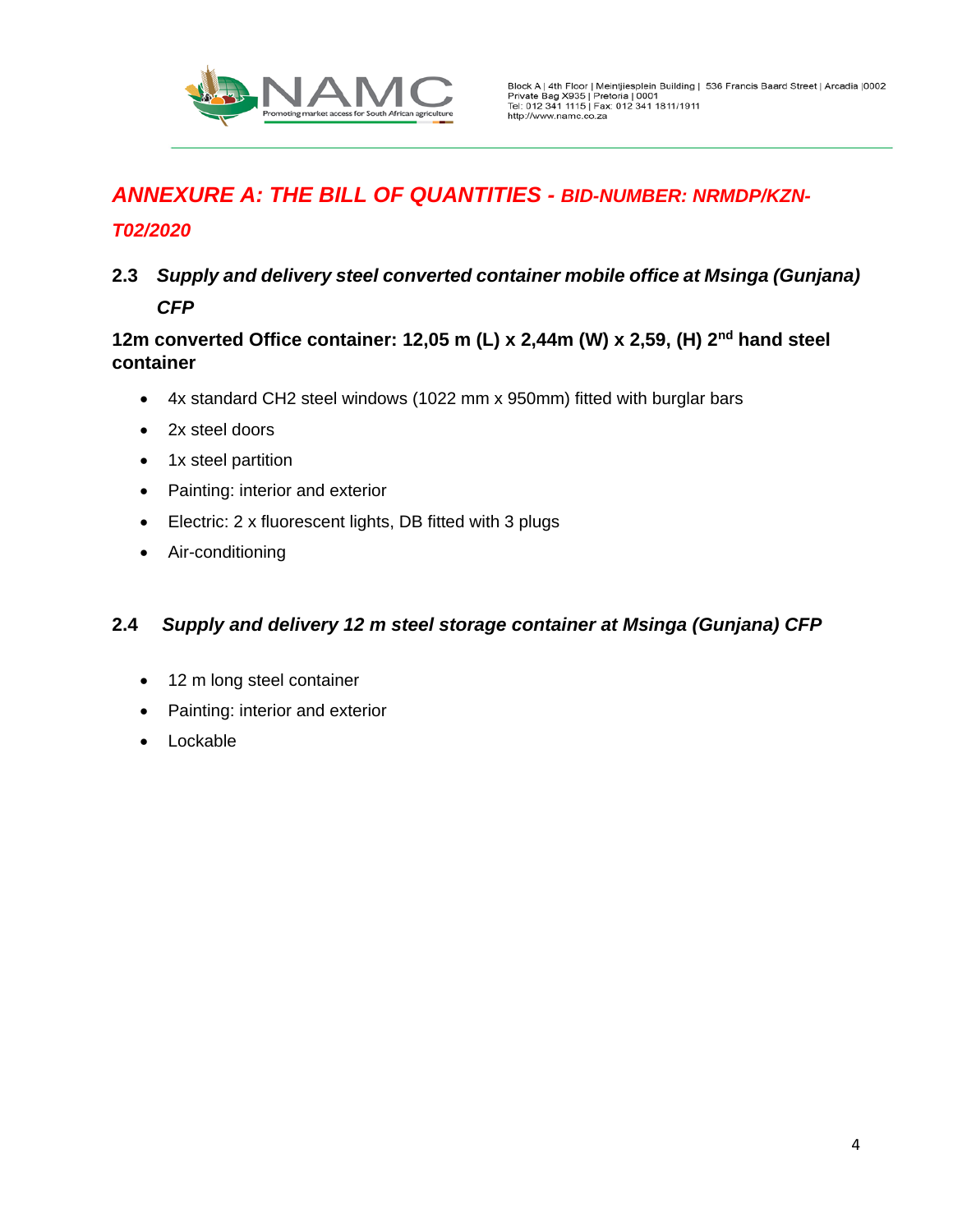

**3 AMAJUBA DISTRICT**

*Delivery address: Bernsdorp CFP GPS Coordinates: 27°40'35.3"S 30°17'51.0"E Contact person for directions: Ms. Sphelele Nkosi*

## **3.1** *Supply and deliver the roof construction material and install roof over the feeding troughs at Bernsdorp CFP*

| <b>Items</b>                     | <b>Size</b>      | <b>Quantities</b> |
|----------------------------------|------------------|-------------------|
| Steel I-Beams (130mm)            | 6 <sub>m</sub>   | 25                |
| 76 X 75 Square tubes (2mm thick) | 6 <sub>m</sub>   | 25                |
| 10 X 50 lip channel              | 9m               | 72                |
| 50 steel round pipes (2mm thick) | 6 <sub>m</sub>   | 22                |
| 32 X32 square cube (2mm thick)   | 6 <sub>m</sub>   | 10                |
| IBR Sheets (0.4)                 | 3.6 <sub>m</sub> | 80                |
| Mounting and binding material    |                  |                   |
| Steel rods                       | 12mm(6m)         | 40                |
| Cement (All purpose)             | 50kg             | 30                |
| <b>River sand</b>                | Cubes            | 30                |
| Crush stone                      | Cubes            | 75                |
| Gutters (galvanised)             |                  | 90 m              |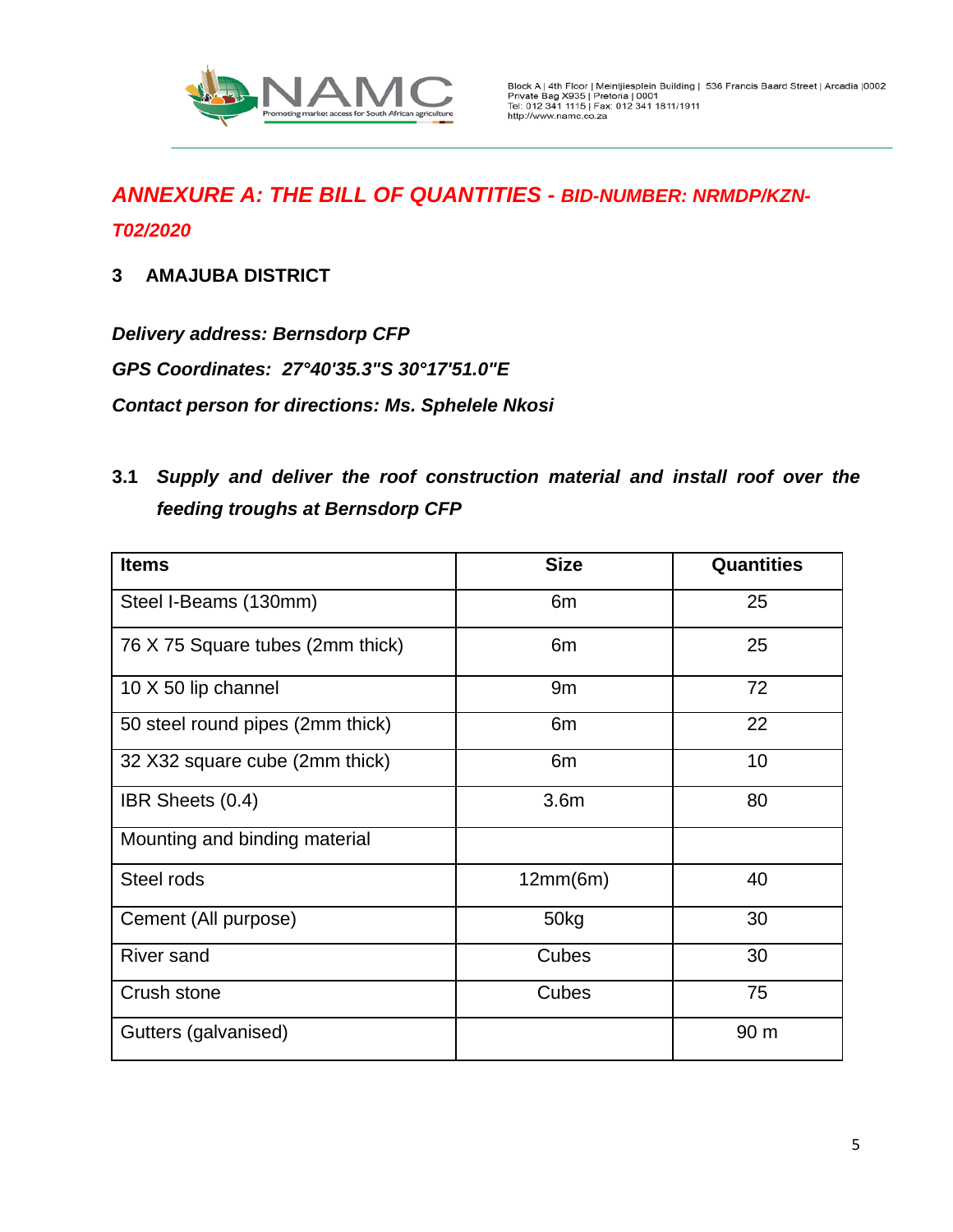

## **3.2** *Feedlot Water provision through drilling and equipping of the borehole for Bernsdorp CFP*

- On site geological & hydrogeological site characterisation;
- Hydrocesus 500m radius;
- Geophysical surveying for exploration drilling;
- Exploration drilling;
- Aquifer testing of a successfully drilled borehole;
- Hydrochemical analysis of the sampled newly drilled borehole;
- Compilation of borehole management recommendations;
- Compilation of the final investigation technical report.
- Installation of water pipes, water pump, generator (solar/fuel) and connection to the tanks and water trough.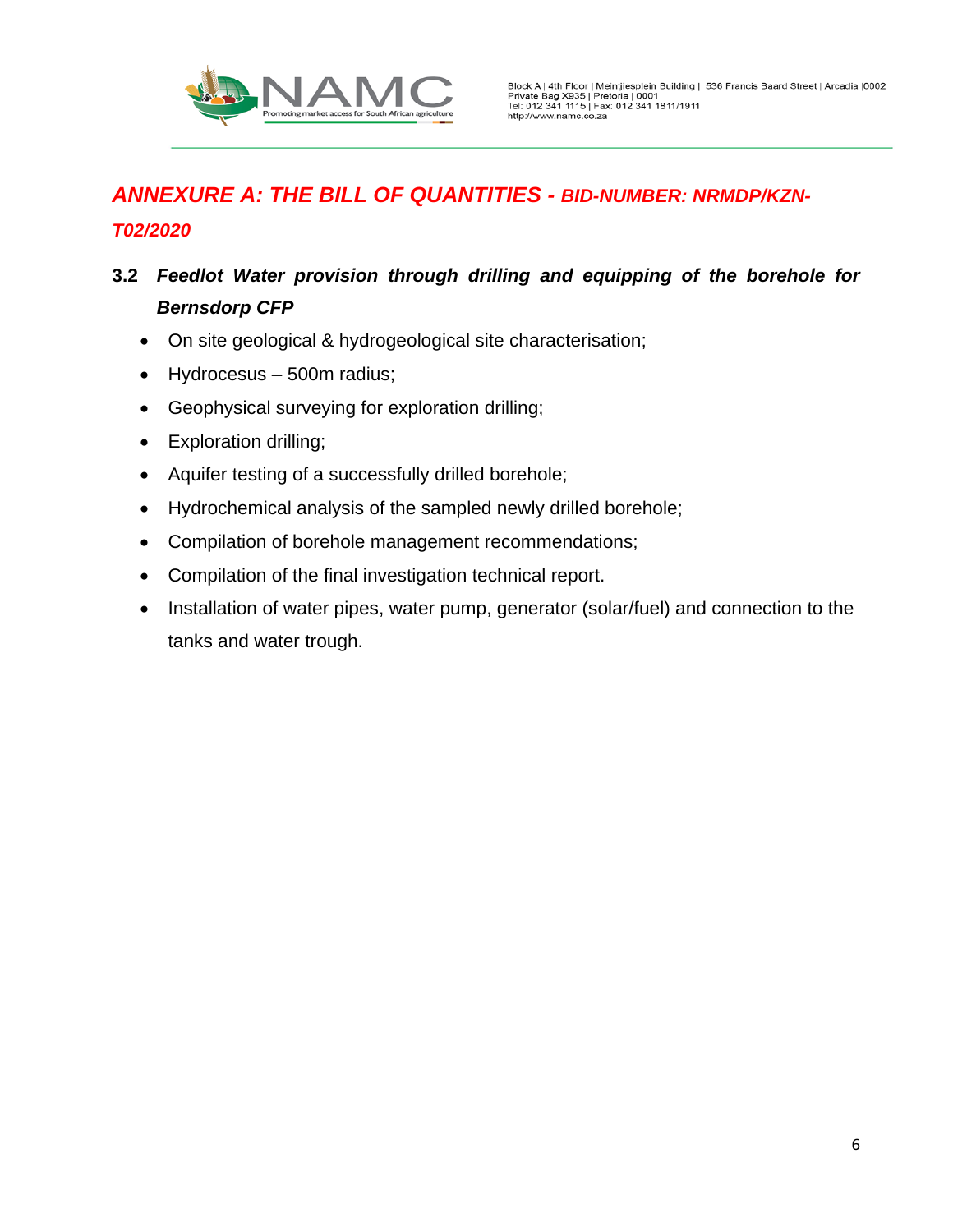

#### **4 ZULULAND DISTRICT**

*Delivery address: Kwa-Sonkomose* 

*GPS Coordinates: 27°55'35.9"S 31°43'01.9"E*

*Contact Person: Ms. Zamandaba Zulu*

## **4.1** *Supply and delivery of treated poles material, reinforce the kraals and reinstall the perimeter fence at Nongoma Feedlot*

- 60 x upright treated poles
- 30x 50kg cement 42.5N
- Service provider to reinforce the kraals
- Reinstall the perimeter fence

#### **Most of the material is already bought**

#### **4.2** *Supply and delivery roof material and construct the roof at Nongoma Feedlot*

- 200x 3m Rafters
- 200 x 3m Purnis
- $\bullet$  3.6m x 80 IBR Sheets (0.4)
- Mounting and binding material to be supplied by the service provider (Hurricanes clips, roofing nails, etc.).

#### **Most of the roofing material is already bought**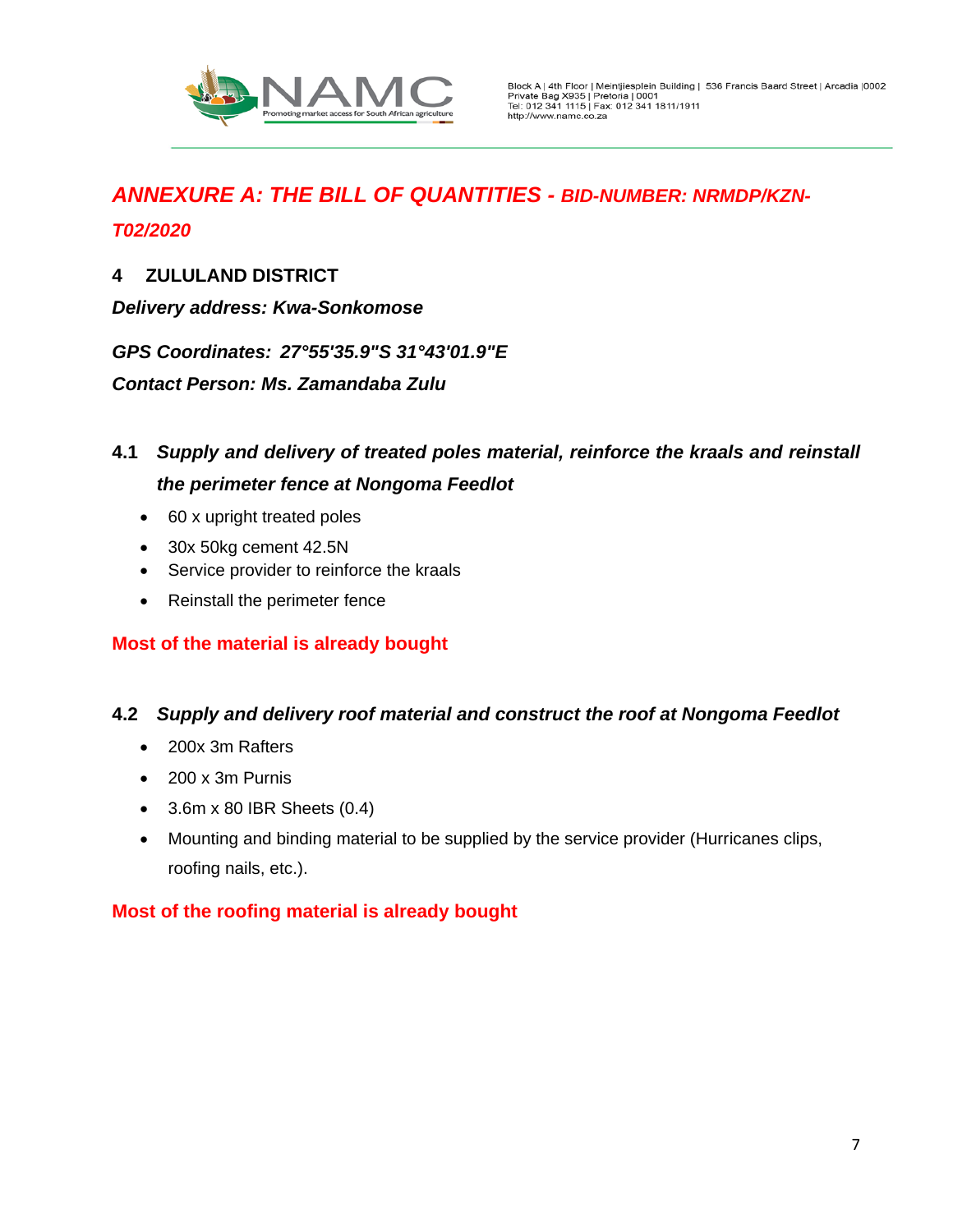

#### *T02/2020*

#### **5 KING CETSHWAYO DISTRICT**

*Delivery address: KwaBiyela Administration Area / Debe*

*GPS Coordinates:* **:***28°27'03.7"S 31°42'51.4"E*

*Contact person for directions: Mr. Novela Zuma*

### **5.1** *Supply, delivery fencing material and construct the fence at King Cetshwayo Feedlot*

| <b>Item</b>                   | <b>Quantity or process</b> |
|-------------------------------|----------------------------|
| Plain wire (2mm)              | 5kgx20                     |
| <b>Fencing Nails</b>          | 30 packets                 |
| Galvanized Barbed wire (600m) | 20 rolls                   |
| Cement (all purpose)          | 60                         |
| River sand (cubic metres)     | 30                         |
| Crush stone (19mm)            | 40 Tonnes                  |
| Plain wire (5mm)              | $50kg \times 6$            |
| 3 m farm gates (galvanized)   | 3                          |
| Pedestrian farm gate (1.8m)   |                            |
| Labour costs                  | construction               |

*Other fencing material already bought*

#### **5.2** *Supply, deliver roof material and construct the roof at King Cetshwayo Feedlot*

- 3.6m x 80 IBR Sheets (0.4)
- 100x 50kg bags cement 42.5N
- Mounting and binding material to be supplied by the service provider (Hurricanes clips, roofing nails, etc.).

#### *Other roof material already bought*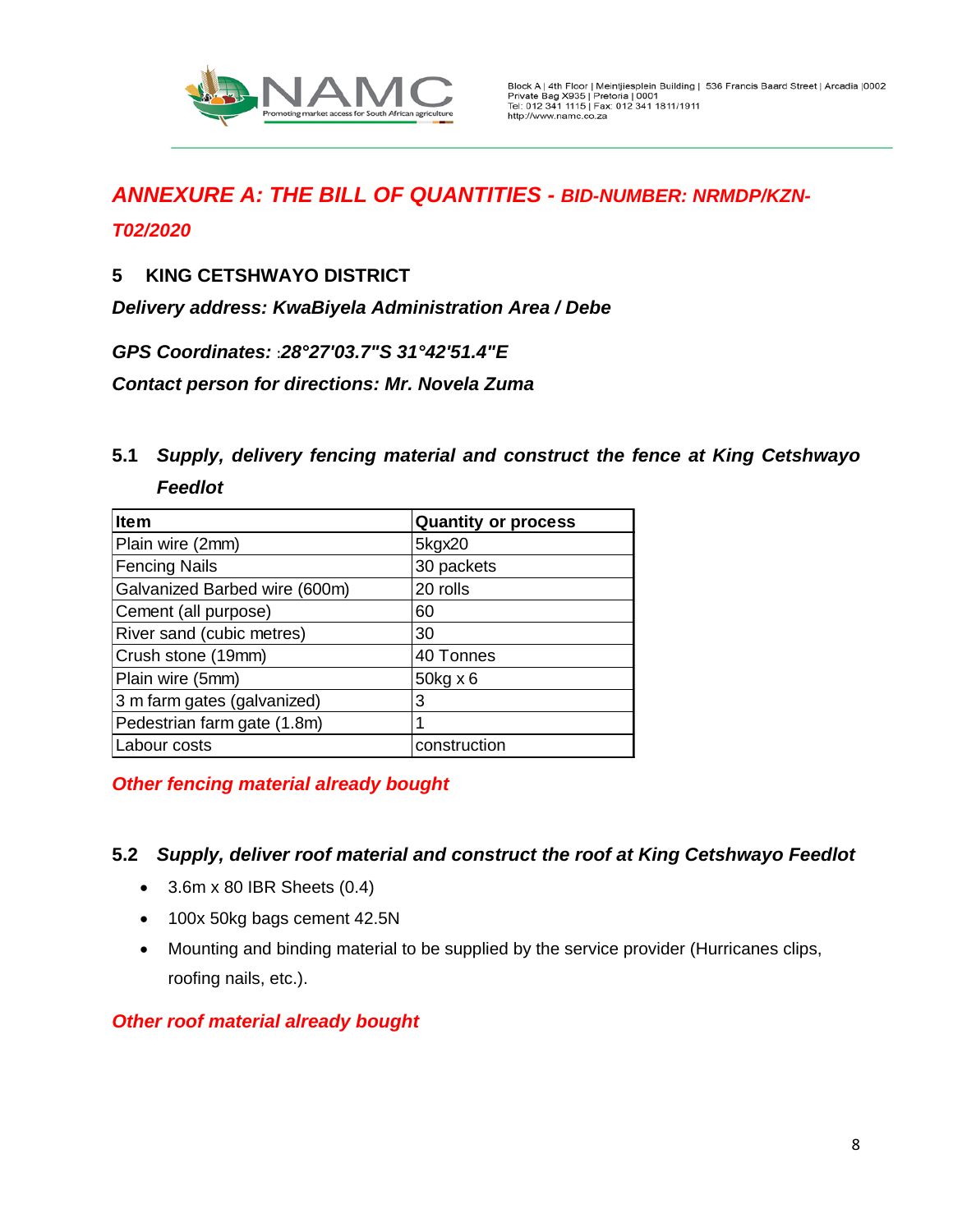

#### **6 ILEMBE DISTRICT**

*Delivery address: Kwa Ngcolosi Village GPS Coordinates: 28°53'58.9"S 31°01'26.9"E Contact person for directions: Mr. Sanele Nxumalo*

### **6.1** *Construction of the Ilembe CFP as per the specification below:*

| <b>Item</b>          | <b>Size</b>           | <b>Description</b>                              |
|----------------------|-----------------------|-------------------------------------------------|
| Concrete floor       | 120 X 3.6             | Excavate 100mm X 120m trench, fit mesh wire     |
|                      |                       | Dig a 60 mm trench for poles, 3m between        |
| Roofing              | 3m X 120 M            | poles, fit iron sheets with roofing screws      |
|                      |                       | maintain an even distance between poles         |
|                      |                       | 4 lines of cable wire, 3m spacing of poles cast |
| Kraal construction   | 4 pens of 30M X 60M,  | in concrete, fit gates between pens and at the  |
|                      |                       | bottom of each pen into passage                 |
| Fitting of gutters   | 120M                  | Fit gutters and connect to horizontal tanks     |
|                      |                       | construct a 90m X 3M passage with poles and     |
| Receiving /isolation | 90 m long passage, 30 | cable wire, 30 X 30 pen with poles, fit neck    |
| pen, loading ramp,   | X 30 isolation/       | clamp at the end of the crush pen, set a base   |
| crush pen and kraal  | receiving pen, 30 m   | for the scale. Construct a 2 sized loading ramp |
| passage              | long cattle crush pen | (trucks and bakkies).                           |
|                      |                       |                                                 |
| 5x Drinking troughs  | 3m long               | fit troughs on the aprons and connect to        |
|                      |                       | water sources                                   |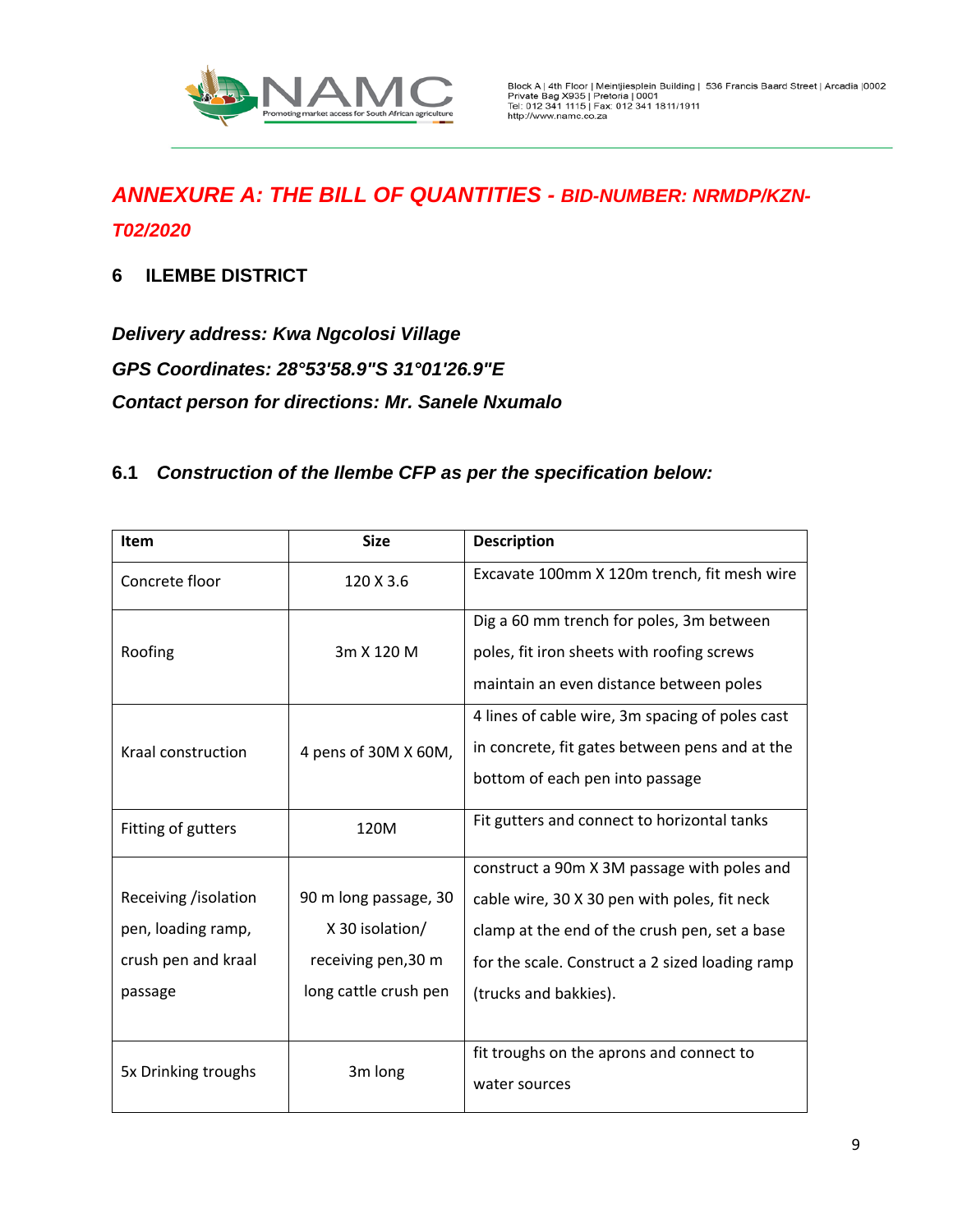

#### **7 MGUNGUNDLOVU DISTRICT**

*Delivery address: Clarence Village*

*GPS Coordinates: 29°36'57.5"S 29°39'55.2"E*

*Contact person for directions: Mr. Mzoli Matwa*

**7.1** *Supply and delivery material to complete and equip the borehole at Impendle Feedlot* 

#### **Completion and Equipping of the borehole**

- Complete the borehole and equip it with two (2) 10 000 litre capacity PVC storage tanks, each mounted on steel stands permanently fixed on the in-situ concrete slab and the stands and concrete works should be structurally certified by a registered structural engineer.
- Installation of water pipes and water pump.
- Connect tanks and drinking troughs
- Each borehole is to be connected to an electrical point powered by a back-up generator which is to be supplied and connected by the service provider.
- An electrical certificate of compliance should be submitted for the electrical connection of the borehole to the back-up generator for approval by the DRDLR Project Manager (RID).

## **7.2** *Supply & deliver crush pen material and set up a 30 m long crush pen at Impendle Feedlot*

- 100 multipurpose cement bags
- 60 cubes crushed stone
- 60 cubes river sand
- 30x 2.4m treated poles
- 40x 6m treated poles (100 120mm)
- 15x Steel rods/Round bars 16mm x 6m

#### **Most of the material is already bought**